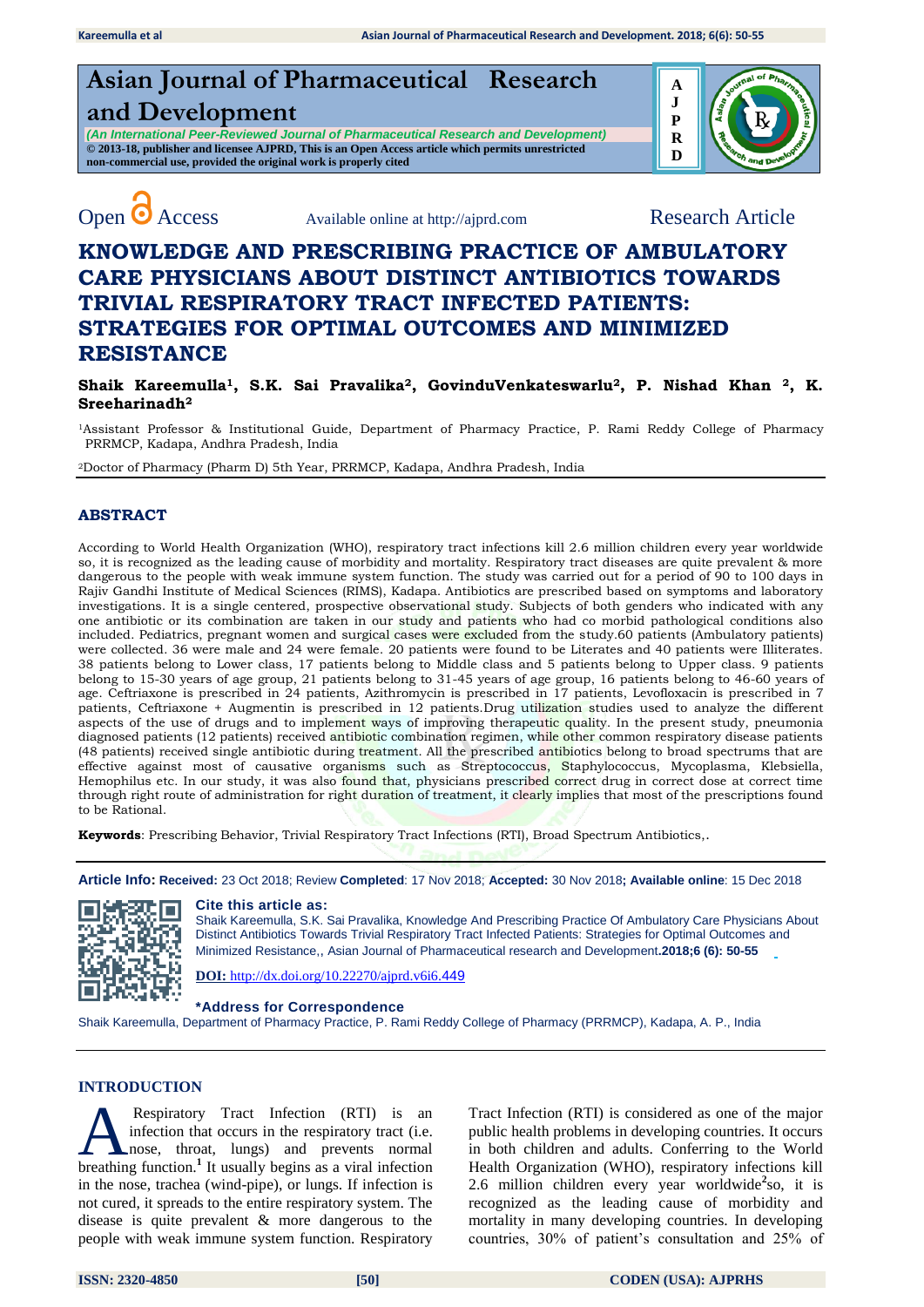pediatric admissions are of acute respiratory tract infections ultimately causing 3.5 million deaths each year.**<sup>3</sup>**Age, gender, and season are factors that have been implicated to affect the prevalence of RTIs. There is a need, particularly in developing countries like India, for timely diagnosis of the major microbial causes of the respiratory infections in the community, and the administration of appropriate therapy based on the antibiotic susceptibility test in order to prevent further spread of the pathogen, which may lead to complications if not treated. **<sup>4</sup>**Many of micro-organisms cause infections to upper respiratory tract and only 5% involve lower respiratory tract. Patients with clinical diagnosis of Pneumonia or Pleural effusion or Chronic bronchitis or Pharyngitis are taken as Inclusion criteria of our study.

#### **Antibiotic Resistance**

It is a specific type of drug resistance defined as ability of a microorganism to withstand the unwanted effects of an antibiotic. Antibiotic resistance occurs naturally through random mutation and is monitored by applying evolutionary stress on a population. Once such a gene is generated, bacteria transfer the genetic information in a horizontal fashion (between individuals) by plasmid exchange and if a bacterium carries several resistance genes, it is called multi-resistant. Many studies demonstrated the patterns of antibiotic usage and affecting the number of people in a wide range of population. Overuse of broad spectrum antibiotics, such as second and third generation cephalosporins, greatly hastens the development of Methicillin Resistance Staphylococcus Aureus (MRSA).

#### **Development of Resistance**

Antibiotic medications are used to kill bacteria that cause illness and diseases. Many people die due to diseases and unwanted effects of antibiotics given for the treatment. However, some bacteria developed resistance to commonly used antibiotics. Antibiotic resistant bacteria are those bacteria that are neither controlled nor killed by antibiotics. These bacteria survive and multiply on taking antibiotics. Many bacterial infections become resistant to at least three or four antibiotics. Bacteria that are resistant to many antibiotics are known as Multi Resistant Organisms (MRO).

#### **Ways to Prevent Antibiotic Resistance**

#### *Minimize unnecessary prescribing and overprescribing of antibiotics*:

This is possible if doctors do not prescribe antibiotics for a viral illness (antibiotics do not work against viruses) or when antibiotics are prescribed for conditions that do not require them.

*Complete the entire course of any prescribed antibiotic*: It can be fully effective and thereby reducing breed resistance.

#### *Practice good hygiene*:

Includes hand wash and using appropriate infection control procedures

#### **Lung Abscess**:

It is defined as necrosis of pulmonary tissues and formation of cavities containing necrotic debris or fluid that is majorly caused due to microbial infections. Pusfilled cavity is often caused by aspiration, which may

occur during anesthesia, sedation or unconsciousness from injury. Alcoholism is the most common condition predisposing to lung abscesses.The formation of small (<2 cm) multiple abscesses is occasionally referred as Necrotizing Pneumonia or Lung Gangrene. Both lung abscess and necrotizing pneumonia manifestations have a similar pathologic process.

Onset of symptoms is often gradual, but in necrotizing staphylococcal bacillary pneumonia patients suffer from acute illness. Cough, fever and night sweats are often present. Cough can be productive of foul smelling. Affected individuals may also complain of chest pain, shortness of breath and lethargy.Broad spectrum antibiotic is one of the mainstays of treatment. Pulmonary physiotherapy and postural drainage are also important. Surgical procedures are required in selective patients for drainage or pulmonary resection<sup>5</sup>. Most cases respond to antibiotics and prognosis is usually excellent unless there is a debilitating underlying condition. Mortality from lung abscess alone is around 10%.

#### **Pneumonia:**

Pneumonia is defined as an infection or inflammation of lungs parenchyma caused by microbial pathogens. Noninfectious pneumonia or pneumonitis results from exposure to drugs, fluids or chemicals. Common risk factors are cigarette smoking, Dysphagia, COPD, chronic bronchitis, emphysema, liver cirrhosis and impaired consciousness. Three classic types of pneumonia are Community-Acquired Pneumonia (CAP), Hospital-Acquired Pneumonia (HAP), and Nursing Home-Acquired Pneumonia (NHAP). It is caused due to bacteria (Streptococcus pneumoniae, Staphylococcus aureus, Haemophilusinfluenzae), virus, fungi (Aspergillus, Candida) and parasite<sup>°</sup>. . Clinical presentations include cough with sputum, yellow colour mucus, fever, shaking chills, shortness of breath, headache, excessive sweating, clammy skin, loss of appetite and confusion. Diagnostic parameters include Examining signs and symptoms, past medical history, chest x-ray, pulse oximetry, CRP and urine examination.

#### **Pharyngitis:**

It is inflammation of the pharynx which is present at backside of the throat. It typically results in a sore throat and fever. Other symptoms may include Rhinitis, cough, headache and hoarseness of voice. Symptoms usually last for 3 to 5 days. Complications can include sinusitis and acute otitis media. Pharyngitis is a upper respiratory tract infection. Most cases are caused by viral infection (Adeno virus, Orthomyxo-viridae, Herpes simplex. Strep throat, a bacterial infection, is the major cause in about 25% of children and 10% of adults.

Uncommon causes include other bacteria such as (Gonorrhea, Streptococcus, Haemophilusinfluenzae, Corynebacterium diphtheria), fungus (Candida albicans), irritants such as smoke, allergies and gastroesophageal reflux disease**<sup>7</sup>** . Modified Centre criteria (MCC) may be used to determine the therapeutic outcomes in patients suffering with pharyngitis.

Based on 5 clinical criteria, it indicates the probability of a streptococcal infection. One point is given for each of the criteria: Absence of a cough, Swollen and tender cervical lymph nodes, Temperature more than 38.0 °C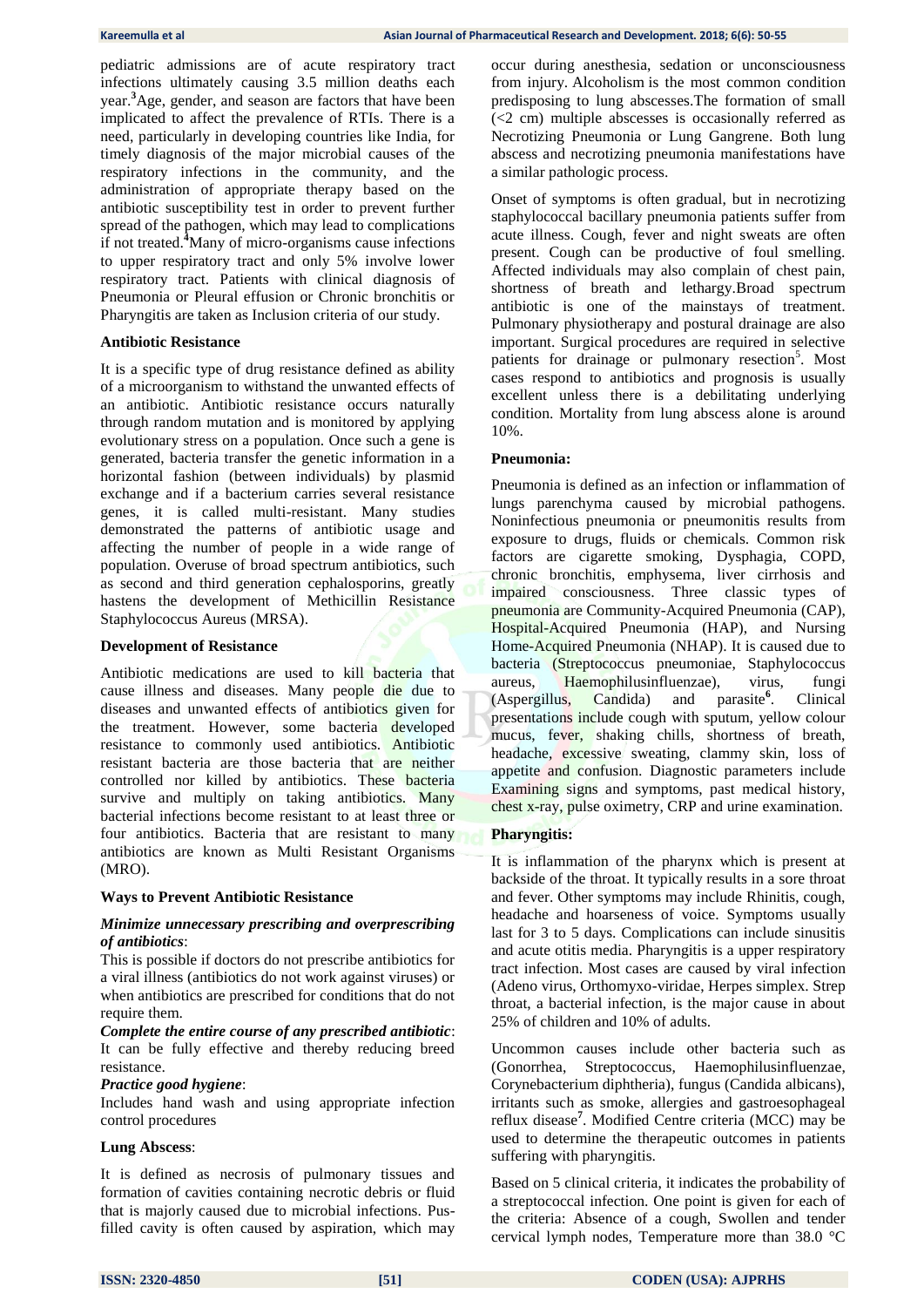(100.4 °F), Tonsillar exudate or swelling , Age less than 15 (one point is subtracted if age is more than 44).

#### **Pleural Effusion**:

Pleural effusion is defined as accumulation of excess amount of fluid in the pleural cavity i.e., fluid-filled space surrounding the lungs. This excess fluid impairs normal breathing mechanism by limiting the expansion of the lungs. Various kinds of pleural effusion depends on the nature of the fluid are hydrothorax (serousfluid), hemothorax (blood), urinothorax (urine), chylothorx (chyle) and pyothorax (pus). Pneumothorax is the accumulation of air in the pleural space, and is commonly called a "collapsed lung". Symptoms include shortness of breath, chest pain, fever and cough. Etiological factors include Transudative congestive heart failure, liver cirrhosis, severe hypoalbuminemia, nephritic syndrome, acute atelectasis, myxedema and rheumatoid pleuritis. Exudative factors include increase in Amylase, glucose, PH and cell counts. Diagnostic parameters include medical history, physical examination, chest X- ray, CT scan and ultrasound<sup>8</sup>.

#### **Acute Bronchitis:**

It is also known as a chest cold, is short-term inflammation of the bronchi (i.e., large and mediumsized airways) of the lungs. The most common symptom is presence of cough. Other symptoms include excessive cough with mucus, wheezing, shortness of breath, fever and chest discomfort. Infection may last from few days to 10 days. Cough may persist for several weeks, while total duration of symptoms is experienced by patients for about 20 days. Some patients may have symptoms for 6 weeks. Acute bronchitis is caused due to contagious pathogens, most commonly viruses.

Typical viruses include respiratory syncytial virus and rhinovirus**<sup>9</sup>** . Bacteria such as Mycoplasma pneumoniae, Chlamydophilapneumoniae, Bordetellapertusis, Streptococcus pneumoniae, and Haemophilusinfluenzae may be uncommon pathogens. Diagnostic parameters include physical examination, chest X-ray, sputum test and blood test.

#### *Following drugs are most commonly prescribed in study*

#### **Ceftriaxone:**

*CLASS:* Cephalosporins, Third generation.

*DOSE:* 1gm qd per day

*MOA*: It is active against gram-positive organisms and enteric gram-negative bacilli. It acts by adhering to bacterial penicillin binding proteins, thus inhibiting cell wall synthesis.

*Adverse drug reactions*: Headache, Dizziness, Nausea, Vomiting, Diarrhea, Candidiasis, Thrombocytosis, Leukopenia and Hypersensitivity reactions<sup>10</sup>.

#### **Amoxicillin + Potassium Clavulanate (Augmentin):**

*CLASS:* Amino penicillin and beta- lactamase inhibitor

*DOSE:* 625mg tid per day.

*MOA:* It is a semi synthetic antibiotic with broad spectrum of bactericidal activity that kills both gram negative and gram positive microorganisms. Amoxicillin binds to penicillin binding proteins and inhibit transpeptidation step of peptidogycan synthesis. Potassium clavulanate inhibits beta lactamate producing bacteria allow amoxicillin to extend spectrum of action.

*Adverse drug reactions:* Diarrhea, Mycosis, Nausea, Rashes, Candidiasis, Vaginitis, Hypersensitivity reactions, Flatulence, Abdominal discomfort and Cholestatic jaundice<sup>11</sup>.

#### **Levofloxacin:**

*CLASS:* Fluoroquinolones

*DOSE*: 500-750 mg qd per day

*MOA*: It inhibits bacterial DNA gyrase and other enzymes that are required for DNA replication, transcription, repair and recombination in susceptible bacteria.

*Adverse drug reactions*: Nausea, Headache, Diarrhea, Insomnia, Constipation, Dizziness, Dyspepsia, Rashes, Pruritis**<sup>12</sup>** .

#### **Azithromycin:**

*CLASS:* Macrolides

*DOSE*: 500 mg qd per day

*MOA*: It is a bacteriostatic and bactericidal. It binds to 50s subunit of bacterial ribosomes blocking protein synthesis. It is effective against gram positive and gram negative bacteria.

*Adverse drug reactions:* Diarrhea, Nausea, Abdominal pain, Vaginitis, Flatulence, Malaise, Allergic reactions, Facial edema, Vertigo, Urticaria**<sup>13</sup>** .

#### **Methodology:**

A Hospital Based Prospective Study was done in General Medicine IP, OP and ICU departments at Rajiv Gandhi Institute of Medical Sciences (RIMS), Kadapa for a period of 90 to 100 days. RIMS Hospital is a 750 beded multi-disciplinary tertiary care teaching hospital. A total of 60 patients prescribed with different antibiotics such as Ceftriaxone, Augmentin, Azithromycin, levofloxacin and Ceftriaxone + Augmentin. Patients who are willing to participate in the study were included. Both male and female patients who were prescribed with any one of the antibiotic drug therapies in general medicine department with a clinical diagnosis of Lung abscess or Pneumonia or Pharyngitis or Acute Bronchitis or Pleural Effusion and suffering with other co-morbid pathological conditions were included in our study. Only Ambulatory patients (OP Admissions) were included in our study. Patients who are not willing to participate in the study, Neonates, Pediatric patients, patients less than 30 years of age, Pregnant women and Patients admitted for surgical procedures were excluded. Ethical approval was taken from respective Ethical committee. After taking consent from the patients, a self-designed data collection form was used to collect data such as patient demographic details, laboratory investigations, details of therapeutic outcomes, adverse drug reactions of antibiotics during hospital stay. Complete information was collected, analyzed and documented. Patients were also provided with patient information leaflets at the time of discharge.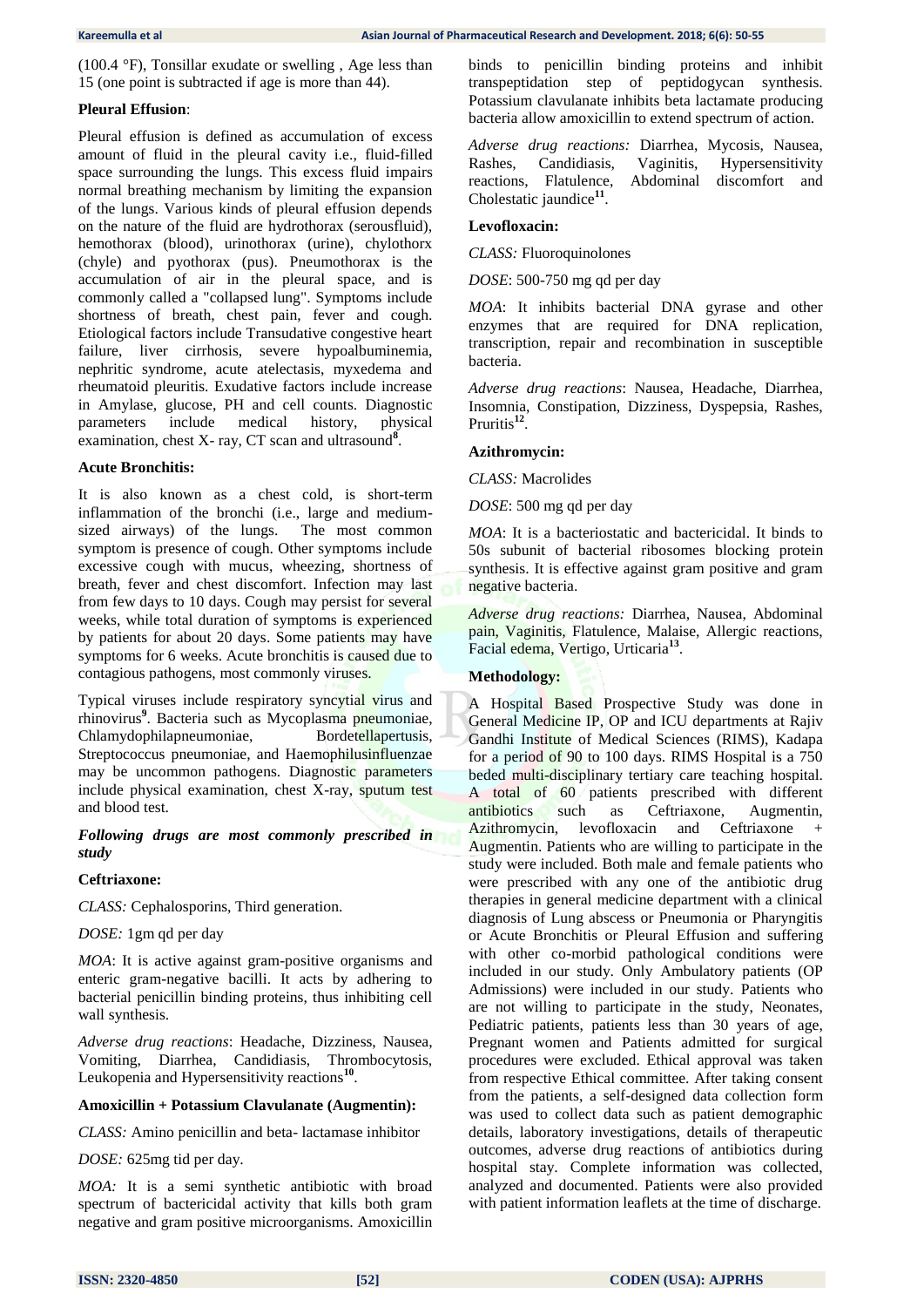# **RESULT ANALYSIS**





Figure 3: Shows Distribution of Patients Based on Socio-Economic Status



Figure 1: Shows Gender Wise Distribution of Patients Figure 2: Shows Distribution of Patients Based on Literacy & iIliteracy Rates



Figure 4: Shows Distribution of Patients Based on Different Age Groups



Figure 5: Shows Distribution of Patients Based on Clinical Diagnosis



Figure 6: Shows Distribution of Patients Based on Different Antibiotic Regimens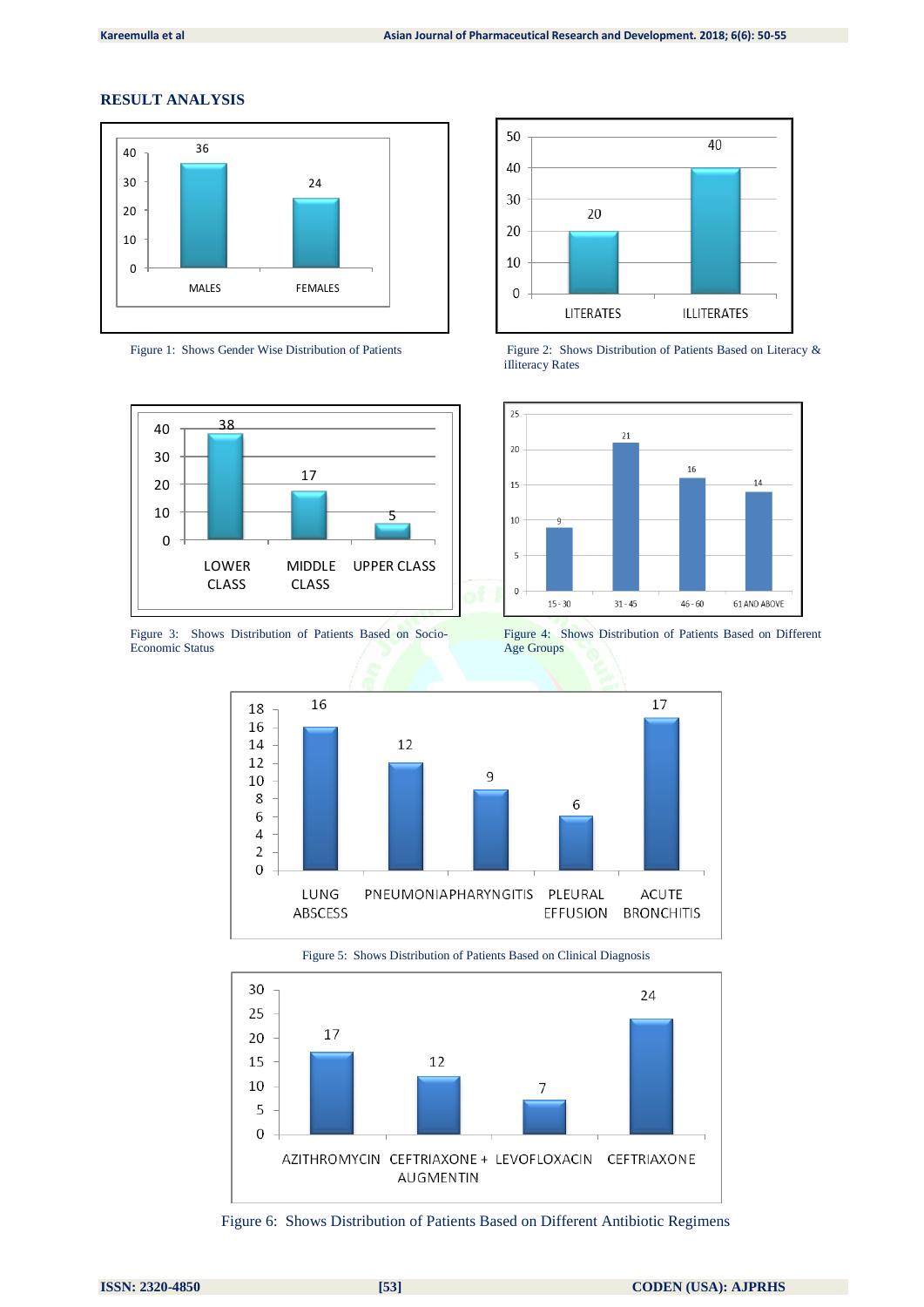# **DISCUSSION:**

Although there are no defined standards available worldwide regarding prescription quality, undoubtedly a correlation exists between the number of drugs per prescription and increasing risk of polypharmacy. Prescription is an order written by a physician, dentist, veterinarian or a registered medical practitioner to a pharmacist to compound and dispense a specific medication for the patient. It includes directions to the pharmacist to prepare and to dispense required dosage form of medication such as tablets, powders, solutions etc. It also contains directions for the patients, regarding dose, dosing interval and route of administration of prescribed drugs.Drug Utilization Evaluation (DUE) is defined as an authorized, structured, ongoing review of prescribing, dispensing and use of medication. If therapy is deemed to be inappropriate, interventions with providers or patients is necessary to optimize drug therapy. A DUE is drug specific or disease specific and can be structured so that it assess the actual process of prescribing, dispensing or administering a drug (indications, dose, drug interactions, etc.)<sup>14</sup>. DUE is same as Drug Utilization Review (DUR), both the terms are used synonymously. DUE encompasses a drug review against predetermined criteria that results in changes to drug therapy when these criteria do not meet. It involves a comprehensive review of patient's prescription and medication data before, during and after dispensing to ensure appropriate medication decision-making and positive patient outcomes. As a quality assurance measure, DUE programs provide corrective action, prescriber feedback and further evaluations. It is designed to review drug use, provide feedback of results to clinicians, to develop criteria and standards which describe optimal drug use. On identifyingthe main problem areas, (from aggregate data, health facility indicators, qualitative studies, other DUE studies, or even recommendations from DTC members), a DUE system can be established relatively quickly. General Practioners were among the top three Health Care Professionals who prescribed the most antibiotics, corticosteroids and injection form of drugs. Frequent prescription of above-mentioned categories may suggest an increasing risk of inappropriate use of medicines. According to our findings, there is a significant difference between prescribing behavior of physicians depending on their specialties. Not using the antibiotic at the right time, stopping taking antibiotics before course completion may leads to antibiotic resistance development and is an emerging problem worldwide. [Respiratory tract](https://www.ncbi.nlm.nih.gov/books/n/nicecg69/ch3/def-item/glossary.gl1-d1/)  [infection](https://www.ncbi.nlm.nih.gov/books/n/nicecg69/ch3/def-item/glossary.gl1-d1/) [\(RTI\)](https://www.ncbi.nlm.nih.gov/books/n/nicecg69/ch3/def-item/abbreviations.gl1-d17/) refers to number of infectious disease of the upper or lower respiratory tract<sup>15</sup>. Upper respiratory tract infections (URTIs) include the common cold, laryngitis, pharyngitis, tonsillitis, acute rhinitis, acute rhinosinusitis and acute otitis media. Lower respiratory tract infections (LRTIs) include acute bronchitis, bronchiolitis, pneumonia and tracheitis. Most people will develop an acute respiratory tract infection (RTI) every year. RTIs are also the commonest acute problem dealt with in primary care – the 'bread and butter' of daily

practice. As all infections are potential threats to life, antibiotics are life-saving instruments, comparable to mechanical ventilation, dialysis and other advanced life-support devices. Three different antibiotic management strategies can be used for patients with RTIs who present in primary care and other first face-to-face contact healthcare settings (such as emergency departments and walk-in centres): no antibiotic prescribing; delayed (or deferred) antibiotic prescribing (in which an antibiotic prescription is written for use at a later date should symptoms worsen); and immediate antibiotic prescribing. However, Prescribing patterns for antibiotics for RTIs vary widely among general practices<sup>16</sup>. In our study the patients are clinically diagnosed with pulmonary disorders with increased severity due to which antibiotic drugs such as Ceftriaxone, Azithromycin, Levofloxacin, and Ceftriaxone+Augmentinare prescribed and don't lead to Irrational prescribing. The main aim and target ofour study is to improve quality of life and increasing life expectancy of patients.

#### **CONCLUSION:**

In recent years, studies on Drug utilization have become a potential tool to be used in the evaluation of health care systems. Drug utilization studies used to analyze the different aspects of the use of drugs and to implement ways of improving therapeutic quality. A total of 60 patients of respiratory tract infections (RTIs) were included in the study, 75 % were males and 25% of the patients were females. In present study the most common diseases were Pleural effusion, Chronic bronchitis, Pneumonia, Lung abscess and Pharyngitis. The most commonly affected patients (21 patients) were belongs to 31-45 years of age group. In the present study, of all the antibiotics, pneumonia diagnosed patients (12 patients) received antibiotic combination regimen, while other common respiratory diseased patients (48 patients) received single antibiotic during treatment. Rational use of the antibiotics is the foremost goal in writing a prescription. Rational use of antibiotics improves quality of life (QOL) of patients. In collaboration with other health care professionals, Pharmacists play a significant role in educating patients about hazards of self-medication, over use of drugs and poly-pharmacy. There is a need of educational programs to promote rational use of antibiotics. Such programs should be initiated within a multidisciplinary framework including doctors, pharmacists, social scientists, government agencies and non-profit organizations.All the prescribed antibiotics belongs to broad spectrum that are effective against most of respiratory tract infections causative organisms such as Streptococcus, Staphylococcus, Mycoplasma, Klebsiella, Hemophilus etc. In our study, it was also found that, physicians prescribed correct drug in correct dose at correct time through right route of administration for right duration of treatment, it clearly implies that majority of prescriptions were found to be Rational. Prescribing by brand names may be an evidence of vigorous promotional strategies by pharmaceutical industries. Prescribing